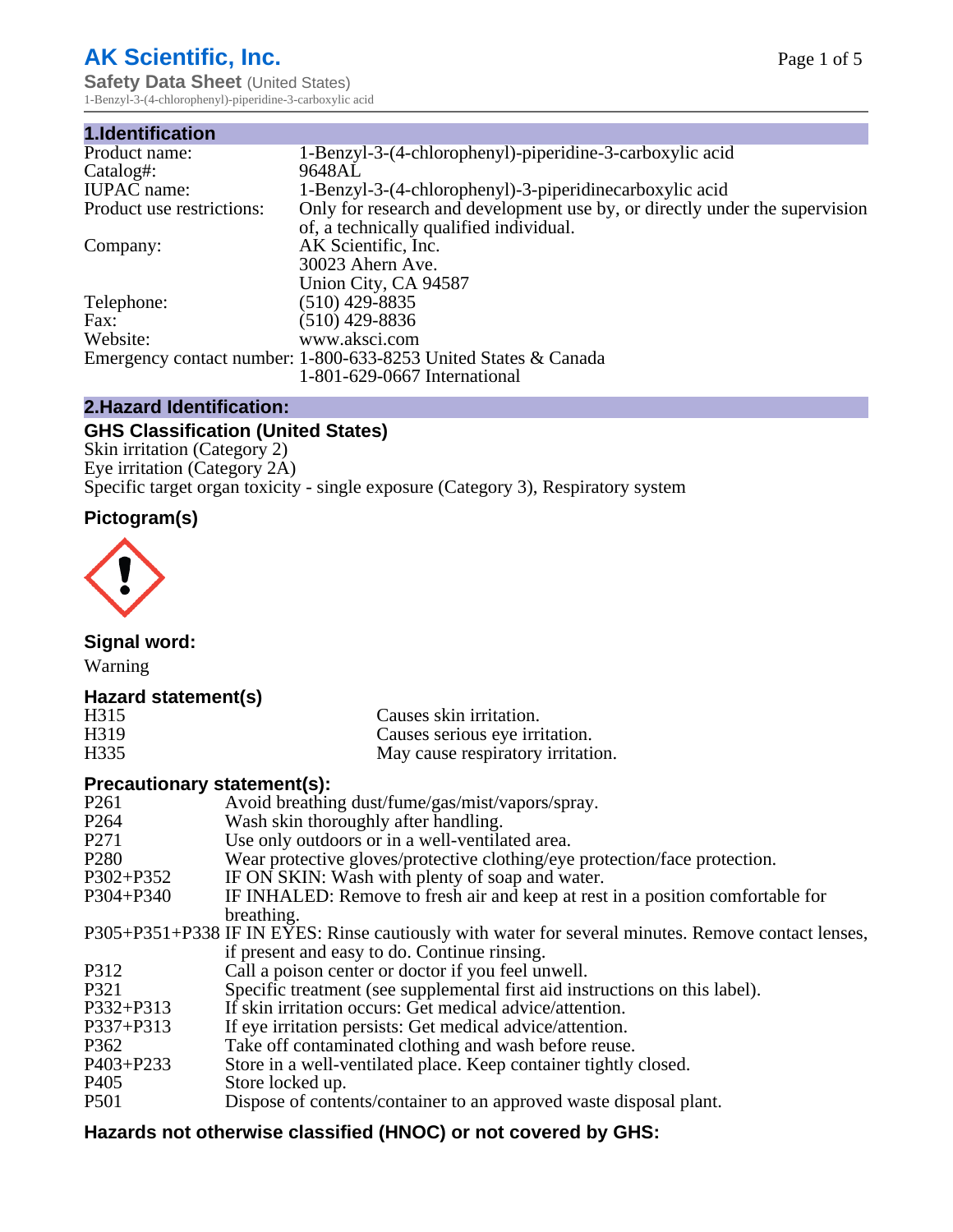#### None

#### **3.Composition/Information on Ingredients**

Synonyms: Not available. CAS#: Not available. Purity: 98% (HPLC)<br>EC: Not available. Not available.

## **4. First Aid Measures**

**General Information:** Immediately remove any clothing contaminated by the product. Move out of dangerous area. Consult a physician and show this safety data sheet.

**Inhalation:** Move person to fresh air. If not breathing, give artificial respiration. If breathing is difficult, give oxygen. Obtain medical aid.

**Skin contact:** Immediately flush skin with running water for at least 15 minutes while removing contaminated clothing and shoes. Wash clothing before reuse. Obtain medical aid immediately. **Eye contact:** Immediately flush open eyes with running water for at least 15 minutes. Obtain medical aid immediately.

**Ingestion:** Do NOT induce vomiting without medical advice. Rinse mouth with water. Never administer anything by mouth to an unconscious person. Obtain medical aid immediately.

**Most important symptoms and effects, both acute and delayed:** No further information available. Please see sections 2 and 11.

**Indication of any immediate medical attention and special treatment needed:** No further information available.

## **5. Fire Fighting Measures**

**Suitable extinguishing media:** Use water spray, dry chemical, carbon dioxide, or chemical foam. **Specific hazards arising from the chemical:** Carbon oxides, Carbon oxides, Hydrogen iodide, Nitrogen oxides.

**Advice for firefighters:** As in any fire, wear a NIOSH-approved or equivalent, pressure-demand, self-contained breathing apparatus and full protective gear. During a fire, irritating and highly toxic gases may be generated by thermal decomposition or combustion.

#### **6. Accidental Release Measures**

**Personal precautions, protective equipment and emergency procedures:** Wear protective equipment and keep unprotected personnel away. Ensure adequate ventilation. Remove all sources of ignition. Prevent further leak or spill if safe to do so. For personal protective equipment, please refer to section 8.

**Environmental precautions:** Do not let product enter drains, other waterways, or soil.

**Methods and materials for containment and cleaning up:** Prevent further leak or spill if safe to do so. Vacuum, sweep up, or absorb with inert material and place into a suitable disposal container. Consult local regulations for disposal. See section 13 for further disposal information.

## **7. Handling and Storage**

**Precautions for safe handling:** Avoid contact with skin, eyes, and personal clothing. Wash hands thoroughly after handling. Avoid breathing fumes. Use only with adequate ventilation. Wear suitable protective clothing, gloves, and eye/face protection. Keep away from sources of ignition. Minimize dust generation and accumulation. Keep container tightly closed. Open and handle container with care. Do not eat, drink, or smoke while handling.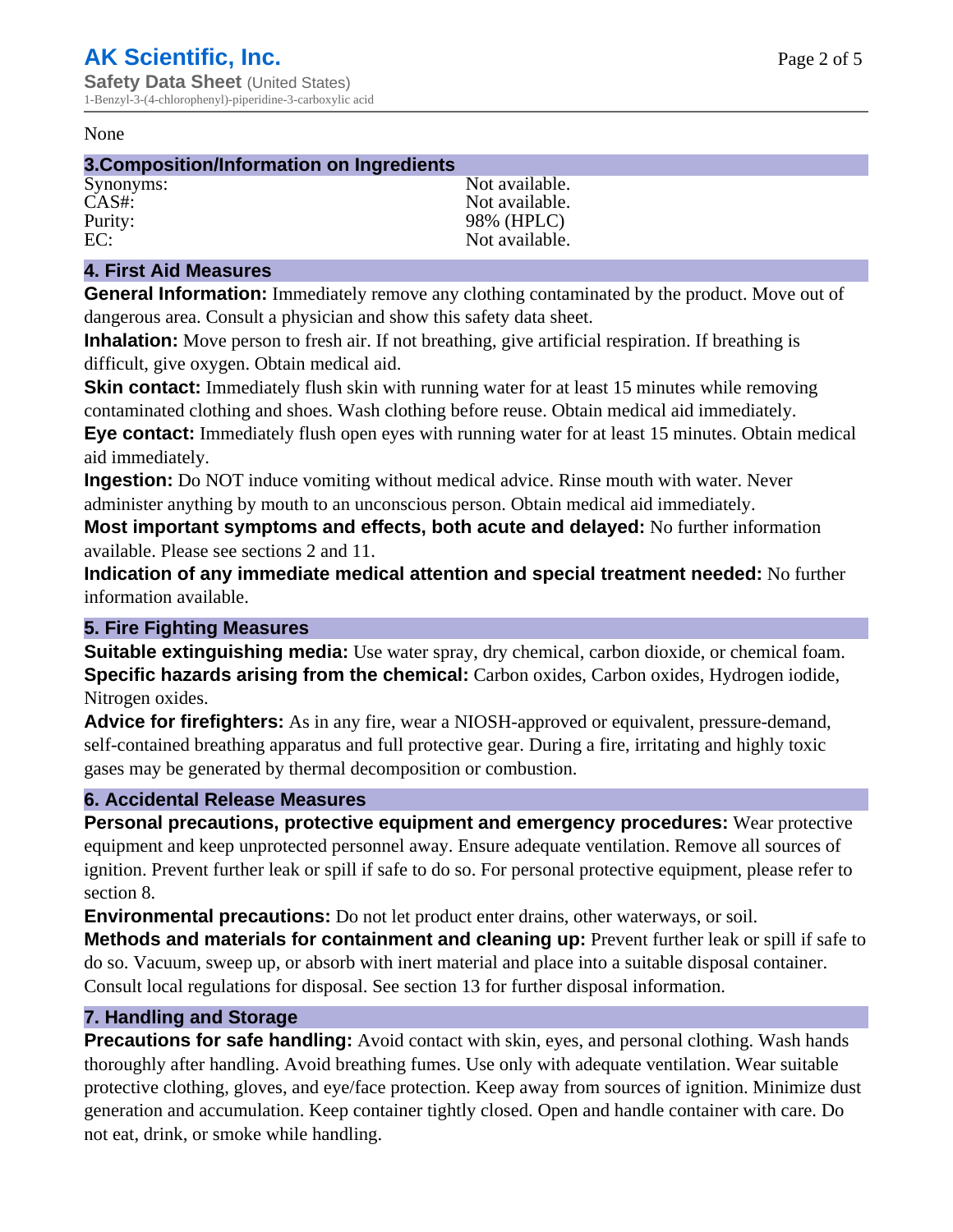**Conditions for safe storage, including any incompatibilities:** Store in a tightly-closed

container when not in use. Store in a cool, dry, well-ventilated area away from incompatible substances. Keep away from sources of ignition.

## **8. Exposure Controls/Personal Protection**

### **Exposure limits:**

| Not available. |
|----------------|
| Not available. |
| Not available. |
|                |

**Appropriate engineering controls:** Avoid contact with skin, eyes, and clothing. Wash hands before breaks and immediately after handling the product. Facilities storing or utilizing this material should be equipped with an eyewash fountain. Use adequate general and local exhaust ventilation to keep airborne concentrations low.

#### **Personal protection**

| Eyes:        | Based on an evaluation of the eye or face hazards present, wear chemical splash-resistant<br>safety glasses or goggles with side protection. A face shield may be appropriate in some<br>workplaces. Use eyewear tested and approved under appropriate government standards<br>such as OSHA 29 CFR 1910.133 or EU EN166.                                                                                                |
|--------------|-------------------------------------------------------------------------------------------------------------------------------------------------------------------------------------------------------------------------------------------------------------------------------------------------------------------------------------------------------------------------------------------------------------------------|
| Hands:       | Wear gloves selected based on an evaluation of the possible hazards to hands and skin,<br>the duration of use, the physical conditions of the workplace, and the chemical resistance<br>and physical properties of the glove material.                                                                                                                                                                                  |
|              | Skin and body: Protective clothing must be selected based on the hazards present in the workplace, the<br>physical environment, the duration of exposure, and other factors. No fabric can provide<br>protection against all potential hazards; therefore it is important to select the appropriate<br>protective clothing for each specific hazard. At the minimum, wear a laboratory coat and<br>close-toed footwear. |
| Respiratory: | Respirators are not a substitute for accepted engineering control measures such as<br>enclosure or confinement of the operation, general and local ventilation, and substitution<br>of less toxic materials. When respiratory personal protective equipment is appropriate<br>based on an assessment of respiratory hazards in the workplace, use a NIOSH- or<br>CEN-certified respirator.                              |

| 9. Physical and Chemical Properties |                       |
|-------------------------------------|-----------------------|
| <b>Physical State:</b>              | Off-white powder      |
| Molecular Formula:                  | C19H20CINO2           |
| Molecular Weight:                   | 329.82                |
| Odor:                               | Not available.        |
| pH:                                 | Not available.        |
| <b>Boiling Point Range:</b>         | Not available.        |
| Freezing/Melting Point:             | Not available.        |
| <b>Flash Point:</b>                 | Not available.        |
| <b>Evaporation Rate:</b>            | Not available.        |
| Flammability (solid, gas):          | Please see section 2. |
| Explosive limits:                   | Not available.        |
| Vapor Pressure:                     | Not available.        |
| Vapor Density:                      | Not available.        |
| Solubility:                         | Not available.        |
| <b>Relative Density:</b>            | Not available.        |
| Refractive Index:                   | Not available.        |
| Volatility:                         | Not available.        |
| <b>Auto-ignition Temperature:</b>   | Not available.        |
| <b>Decomposition Temperature:</b>   | Not available.        |
| <b>Partition Coefficient:</b>       | Not available.        |
|                                     |                       |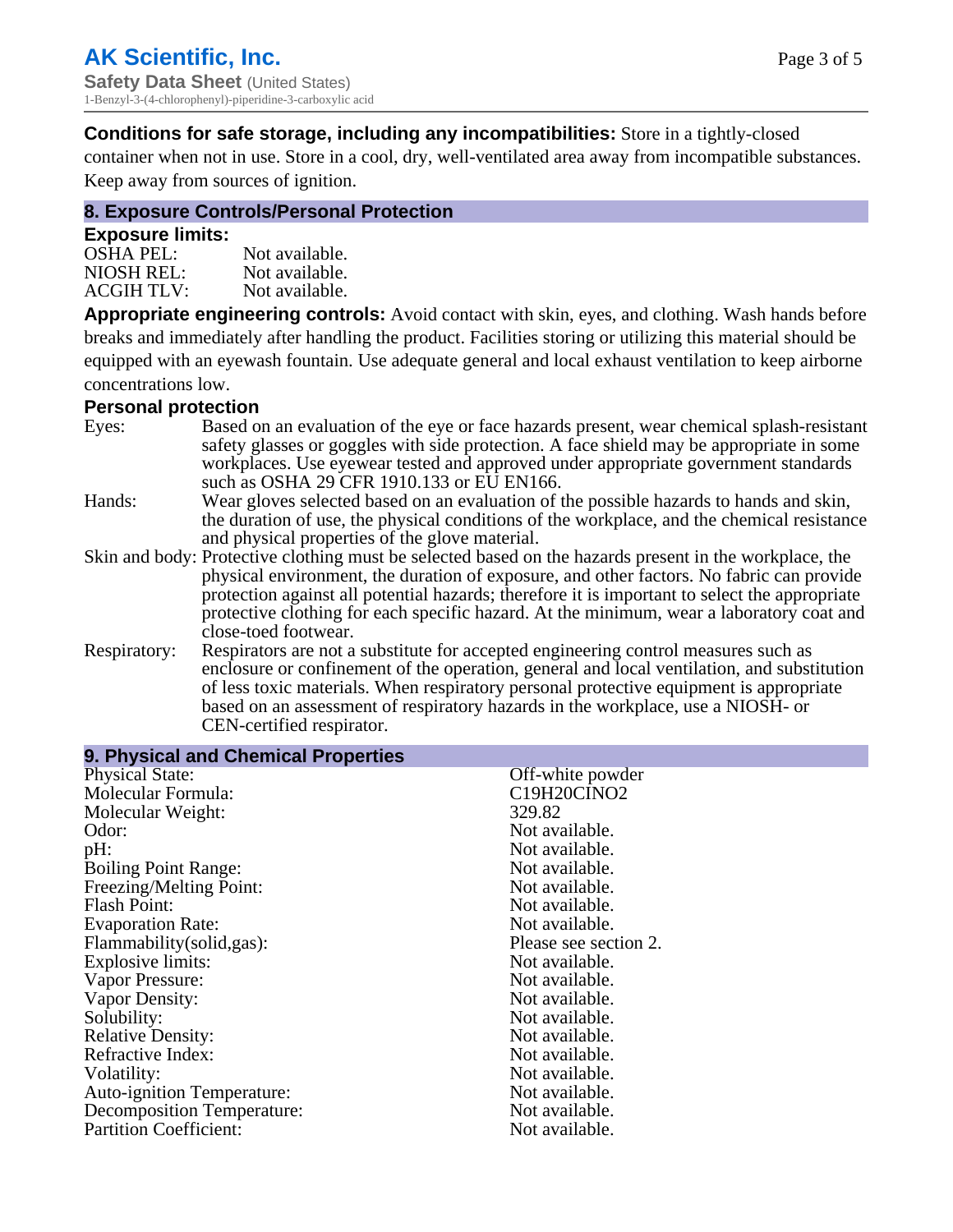# **AK Scientific, Inc.**

**Safety Data Sheet** (United States) 1-Benzyl-3-(4-chlorophenyl)-piperidine-3-carboxylic acid

| <b>10. Stability and Reactivity</b> |                                                                                                   |
|-------------------------------------|---------------------------------------------------------------------------------------------------|
| Reactivity:                         | Not available.                                                                                    |
| Chemical stability:                 | Stable under recommended temperatures and pressures.                                              |
| Possibility of hazardous reactions: | Not available.                                                                                    |
| Conditions to avoid:                | Dust generation.                                                                                  |
| Incompatible materials:             | Strong oxidizing agents.                                                                          |
|                                     | Hazardous decomposition products: Carbon oxides, Carbon oxides, Hydrogen iodide, Nitrogen oxides. |

#### **11. Toxicological Information**

| RTECS#                                         | Not available.                                      |
|------------------------------------------------|-----------------------------------------------------|
| Acute toxicity:                                | Not available.                                      |
| Routes of exposure:                            | Inhalation, eye contact, skin contact, ingestion.   |
| Symptoms related to the physical, chemical and | Skin contact may result in inflammation             |
| toxicological characteristics:                 | characterized by itching, scaling, reddening,       |
|                                                | blistering, pain or dryness. Eye contact may result |
|                                                | in redness, pain or severe eye damage. Inhalation   |
|                                                | may cause irritation of the lungs and respiratory   |
|                                                | system. Over exposure may result in serious illness |
|                                                | or death.                                           |
|                                                |                                                     |

#### **Carcinogenicity**

| IARC: | Not classified.                                                                                       |
|-------|-------------------------------------------------------------------------------------------------------|
| NTP:  | Not listed.                                                                                           |
| OSHA: | Not listed.                                                                                           |
|       | Acute toxic effects: Inflammation of the eye is characterized by redness, watering, and itching. Skin |
|       | inflammation is characterized by itching, scaling, reddening, or, occasionally,                       |
|       | blistering.                                                                                           |

| <b>12. Ecological Information</b> |                |
|-----------------------------------|----------------|
| Ecotoxicity:                      | Not available. |
| Persistence and degradability:    | Not available. |
| Bioaccumulative potential:        | Not available. |
| Mobility in soil:                 | Not available. |
| Other adverse effects:            | Not available. |

#### **13. Disposal Considerations**

Disposal of waste: Chemical waste generators must determine whether a discarded chemical is classified as hazardous waste. US EPA guidelines for the classification determination are listed in 40 CFR 261.3. Additionally, waste generators must consult state and local hazardous waste regulations to ensure complete and accurate classification. Observe all federal, state and local regulations when disposing of the substance.

Disposal of packaging: Do not reuse containers. Dispose of as unused product.

| <b>14. Transportation Information</b> |                |
|---------------------------------------|----------------|
| <b>DOT (United States)</b>            |                |
| UN number:                            | Not hazmat     |
| Proper shipping name:                 | Not available. |
| Transport hazard class:               | Not available. |
| Packing group:                        | Not available. |
| <b>IATA</b>                           |                |
| <b>UN Number:</b>                     | Not DG         |
| Proper shipping name:                 | Not available. |
| Transport hazard class:               | Not available. |
| Packing group:                        | Not available. |